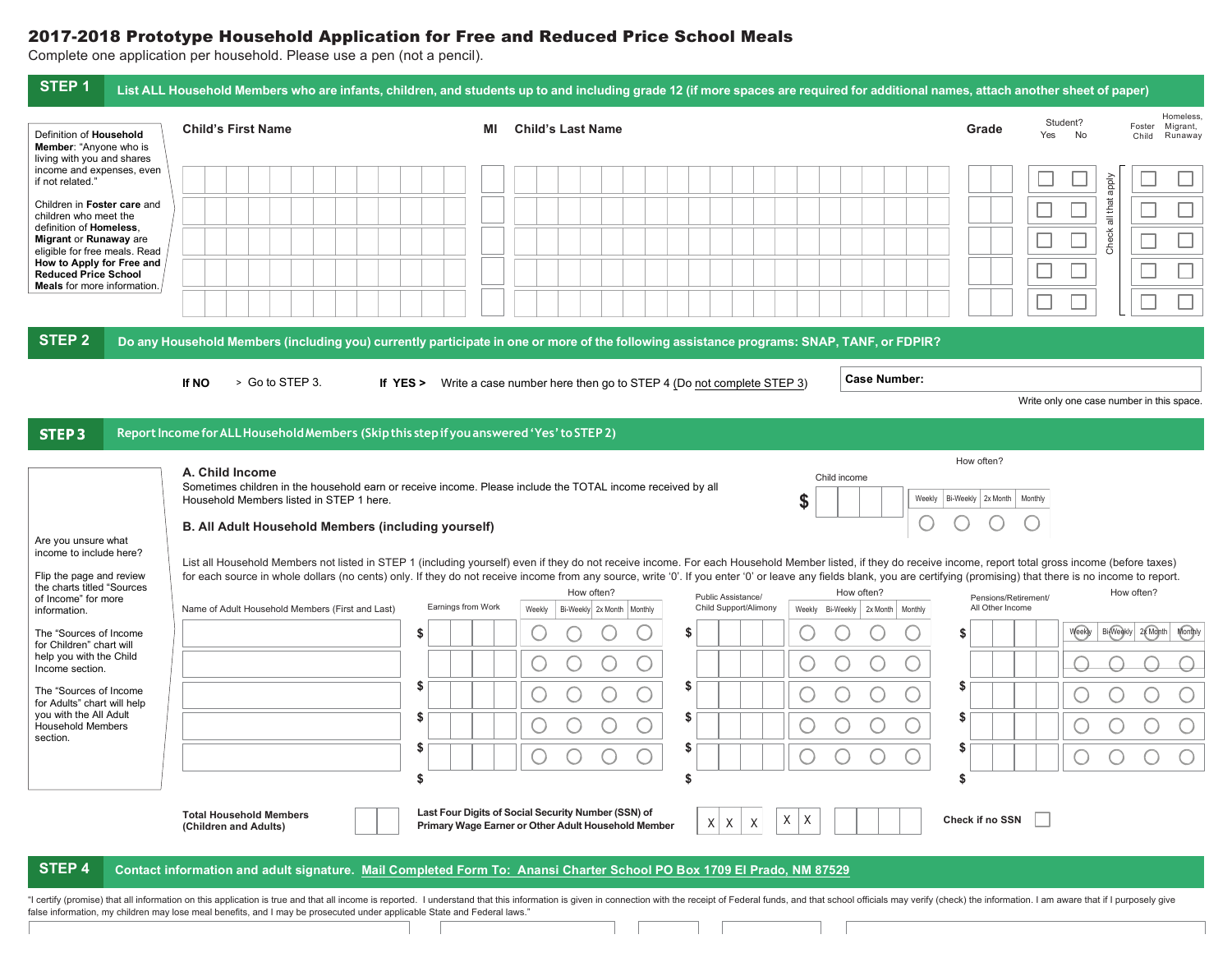| Street Address (if available)          | ∪ltv               | State | ۷IJ | Daytime Phone and Email (optional) |
|----------------------------------------|--------------------|-------|-----|------------------------------------|
|                                        |                    |       |     |                                    |
| Printed name of adult signing the form | Signature of adult |       |     | odav's date                        |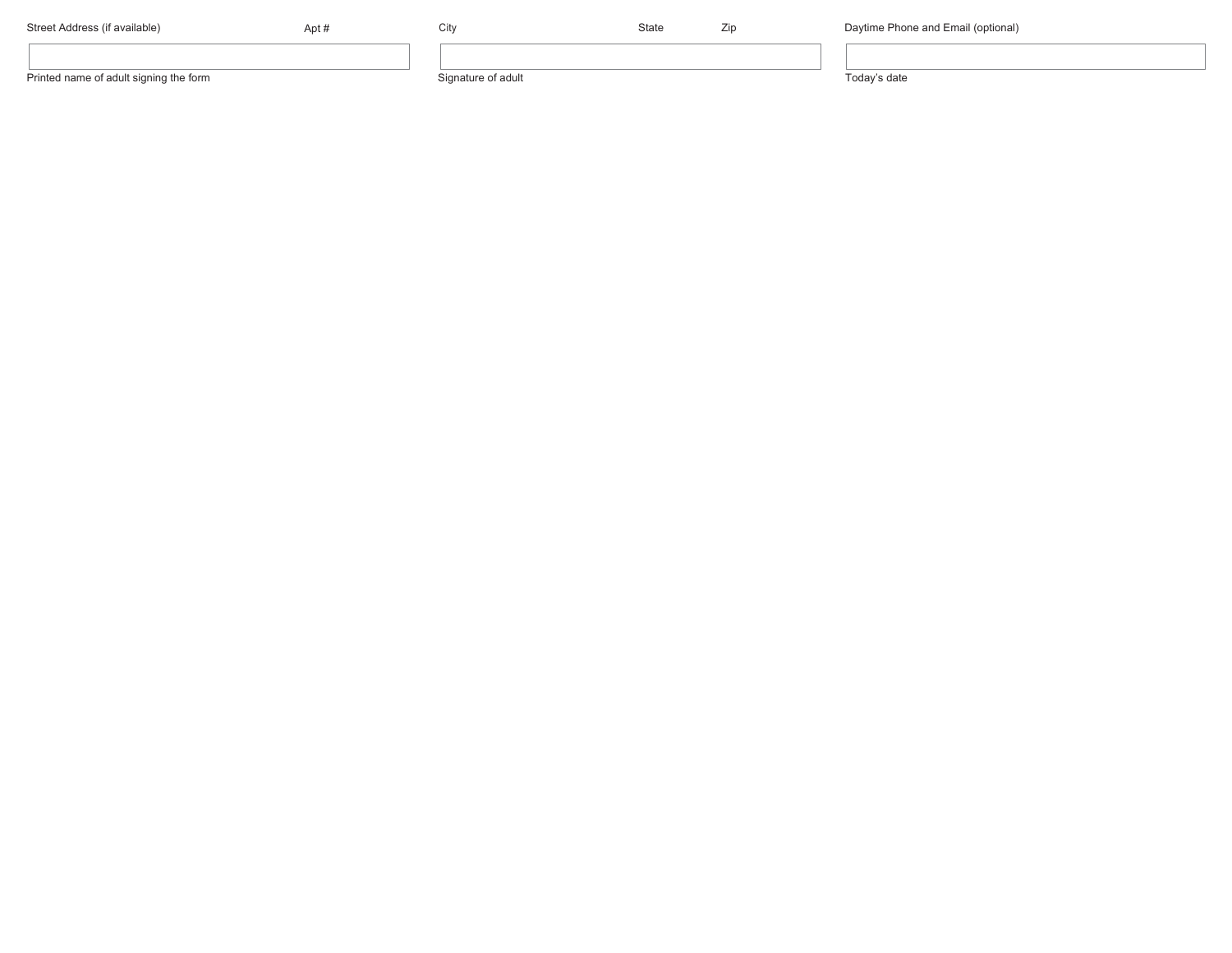**INSTRUCTIONS Sources of Income**

|                                                                      | Sources of Income for Children                                                                                                                                                | Sources of Income for Adults                                                                         |                                                                                                 |                                                                                                                 |  |  |  |
|----------------------------------------------------------------------|-------------------------------------------------------------------------------------------------------------------------------------------------------------------------------|------------------------------------------------------------------------------------------------------|-------------------------------------------------------------------------------------------------|-----------------------------------------------------------------------------------------------------------------|--|--|--|
| <b>Sources of Child Income</b>                                       | Example(s)                                                                                                                                                                    | <b>Earnings from Work</b>                                                                            | Public Assistance /<br>Alimony / Child Support                                                  | Pensions / Retirement /<br>All Other Income                                                                     |  |  |  |
| - Earnings from work                                                 | - A child has a regular full or part-time job<br>where they earn a salary or wages                                                                                            |                                                                                                      | Unemployment benefits<br>Worker's compensation                                                  | - Social Security<br>(including railroad                                                                        |  |  |  |
| Social Security<br><b>Disability Payments</b><br>Survivor's Benefits | - A child is blind or disabled and receives Social<br>Security benefits<br>- A Parent is disabled, retired, or deceased, and<br>their child receives Social Security benefits | Net income from self-<br>employment (farm or<br>business)<br>If you are in the U.S. Military:        | - Supplemental Security<br>Income (SSI)<br>Cash assistance from<br>State or local<br>government | retirement and black lung<br>benefits)<br>- Private pensions or<br>disability benefits<br>- Regular income from |  |  |  |
| -Income from person outside the household                            | - A friend or extended family member<br>regularly gives a child spending money                                                                                                | - Basic pay and cash bonuses<br>(do NOT include combat pay,                                          | Alimony payments<br>- Child support payments<br>Veteran's benefits                              | trusts or estates<br>- Annuities<br>- Investment income<br>- Earned interest                                    |  |  |  |
| -Income from any other source                                        | - A child receives regular income from a<br>private pension fund, annuity, or trust                                                                                           | FSSA or privatized housing<br>allowances)<br>- Allowances for off-base<br>housing, food and clothing | Strike benefits                                                                                 | - Rental income<br>- Regular cash payments<br>from outside household                                            |  |  |  |

**OPTIONAL Children's Racial and Ethnic Identities**

We are required to ask for information about your children's race and ethnicity. This information is important and helps to make sure we are fully serving our community. Responding to this section is optional and does not affect your children's eligibility for free or reduced price meals.

| Hispanic or Latino □ Not Hispanic or Latino<br>Ethnicity (check one):         |                                                                                       |
|-------------------------------------------------------------------------------|---------------------------------------------------------------------------------------|
| American Indian or Alaskan Native □ Asian<br>Race (check one or more): $\Box$ | □ Native Hawaiian or Other Pacific Islander [<br>Black or African American  <br>White |

The **Richard B. Russell National School Lunch Act** requires the information on this application. You do not have to give the information, but if you do not, we cannot approve your child for free or reduced price meals. You must include the last four digits of the social security number of the adult household member who signs the application. The last four digits of the social security number is not required when you apply on behalf of a foster child or you list a Supplemental Nutrition Assistance Program (SNAP), Temporary Assistance for Needy Families (TANF) Program or Food Distribution Program on Indian Reservations (FDPIR) case number or other FDPIR identifier for your child or when you indicate that the adult household member signing the application does not have a social security number. We will use your information to determine if your child is eligible for free or reduced price meals, and for administration and enforcement of the lunch and breakfast programs. We MAY share your eligibility information with education, health, and nutrition programs to help them evaluate, fund, or determine benefits for their programs, auditors for program reviews, and law enforcement officials to help them look into violations of program rules.

In accordance with Federal civil rights law and U.S. Department of Agriculture (USDA) civil rights regulations and policies, the USDA, its Agencies, offices, and employees, and institutions participating in or administering USDA programs are prohibited from discriminating based on race, color, national origin, sex, disability, age, or reprisal or retaliation for prior civil rights activity in any program or activity conducted or funded by USDA.

Persons with disabilities who require alternative means of communication for program information (e.g. Braille, large print, audiotape, American Sign Language, etc.), should contact the Agency (State or local) where they applied for benefits. Individuals who are deaf, hard of hearing or have speech disabilities may contact USDA through the Federal Relay Service at (800) 877-8339. Additionally, program information may be made available in languages other than English.

**To file a program complaint of discrimination**, complete the USDA Program Discrimination Complaint Form, (AD-3027) found online at: http://www.ascr.usda.gov/complaint\_filing\_cust.html, and at any USDA office, or write a letter addressed to USDA and provide in the letter all of the information requested in the form. To request a copy of the complaint form, call (866) 632-9992. Submit your completed form or letter to USDA by:

- mail: U.S. Department of Agriculture Office of the Assistant Secretary for Civil Rights 1400 Independence Avenue, SW Washington, D.C. 20250-9410
- fax: (202) 690-7442; or

email: program.intake@usda.gov. This institution is an equal opportunity provider.

## **DO NOT FILL OUT. SCHOOL USE ONLY**

Annual Income Conversion: Weekly x 52, Every 2 Weeks x 26, Twice a Month x 24 Monthly x 12

|                     | .<br>$ \sim$<br>How often?                 | $\sim$ $\sim$ $\sim$ $\sim$ $\sim$ $\sim$ $\sim$ |                                |      | Eligibility: |        |
|---------------------|--------------------------------------------|--------------------------------------------------|--------------------------------|------|--------------|--------|
|                     | 2x Month<br>Bi-Weekly<br>Monthly<br>Weekly |                                                  |                                |      |              |        |
| <b>Total Income</b> |                                            | <b>Household Size</b>                            |                                | Free | Reduced      | Denied |
|                     | ∽                                          |                                                  | <b>Categorical Eligibility</b> |      |              | ∽      |